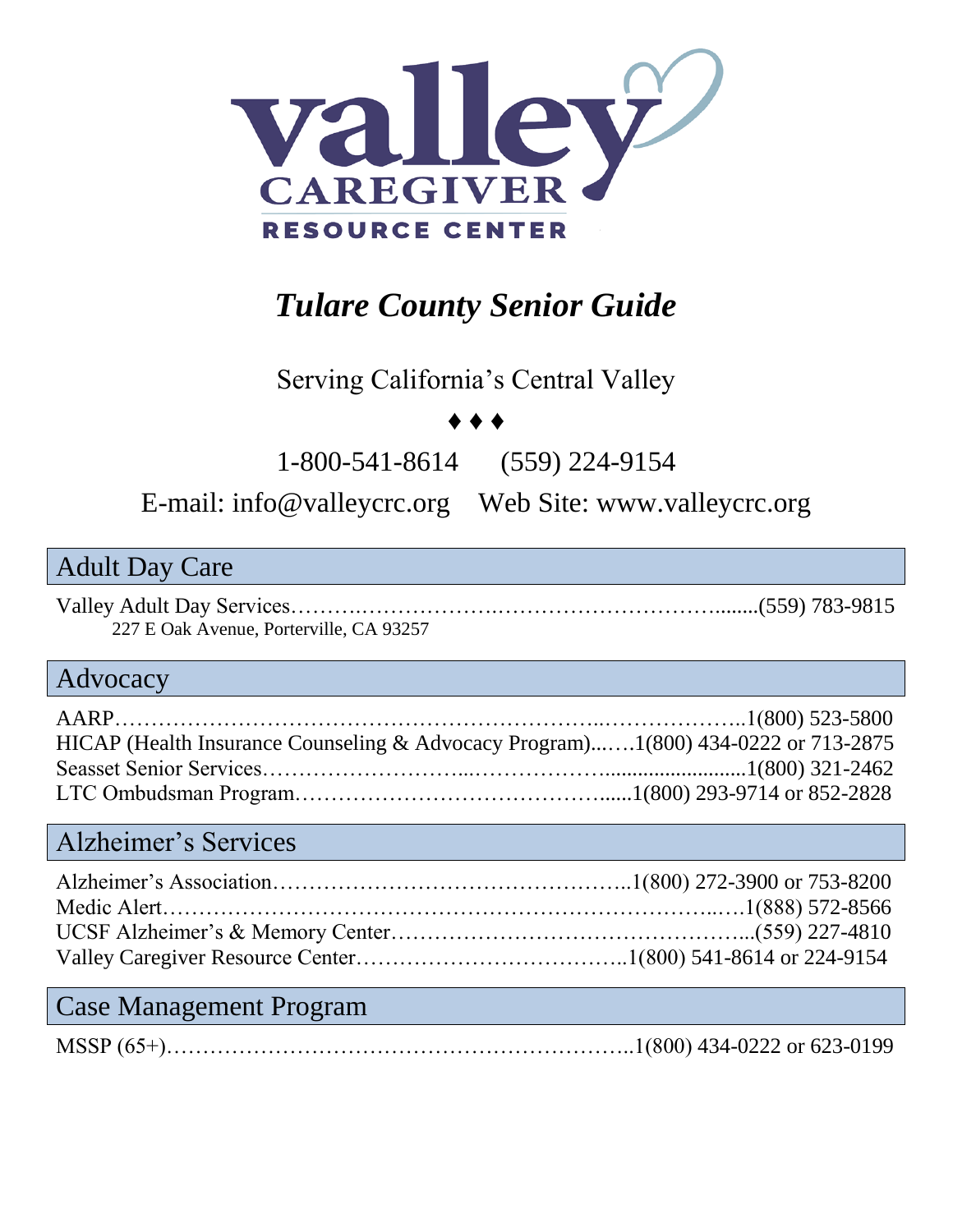### Counseling

# Disability Programs & Services

### Emergency Hotlines (24 hour)

# Equipment and Supplies

### Financial Assistance

### Food Programs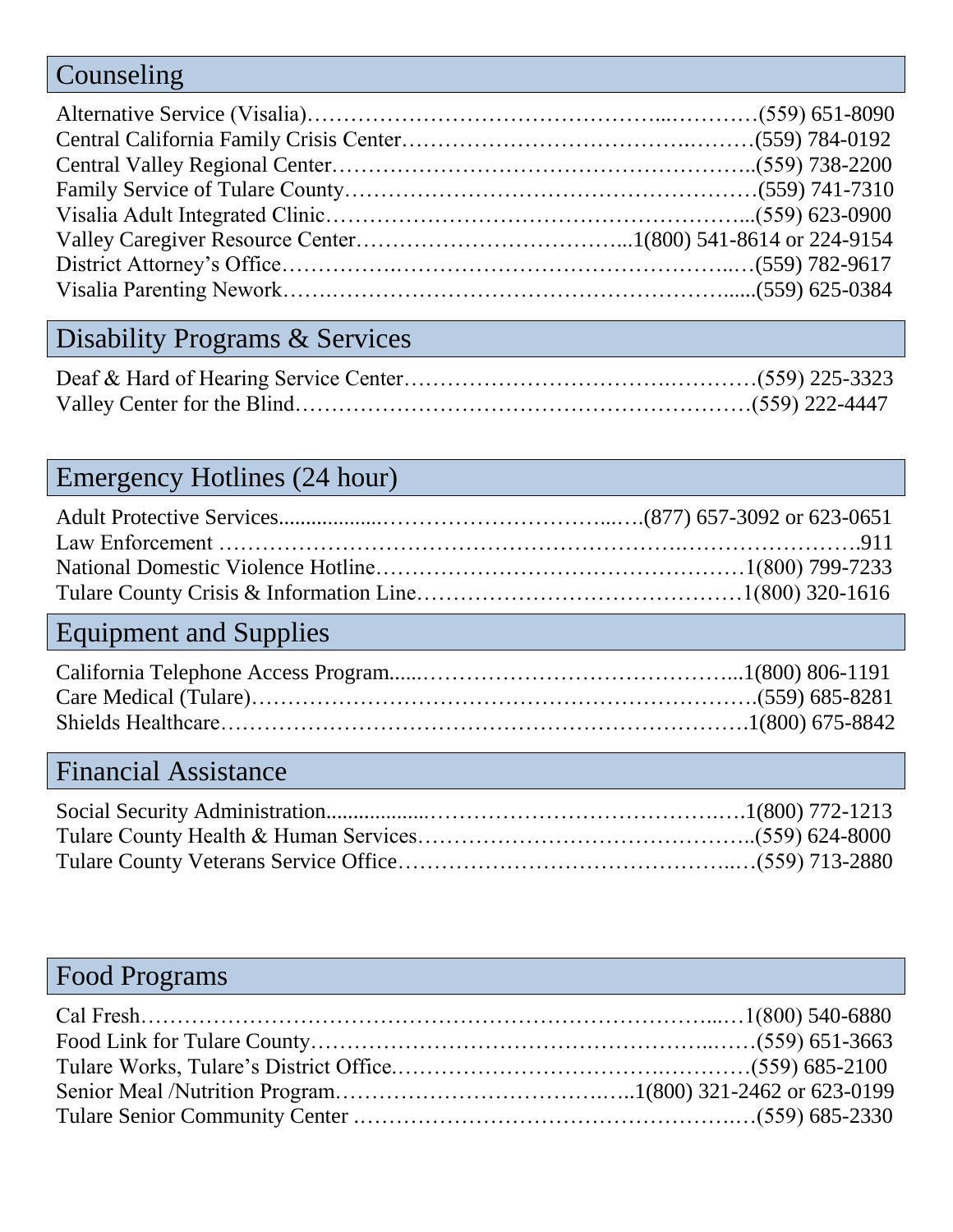## Home Health

## Hospice

## Housing

# In-Home Services

# Insurance Programs

| HICAP (Health Insurance Counseling & Advocacy Program)1(800) 434-222 or 623-0199 |  |
|----------------------------------------------------------------------------------|--|
|                                                                                  |  |
|                                                                                  |  |
|                                                                                  |  |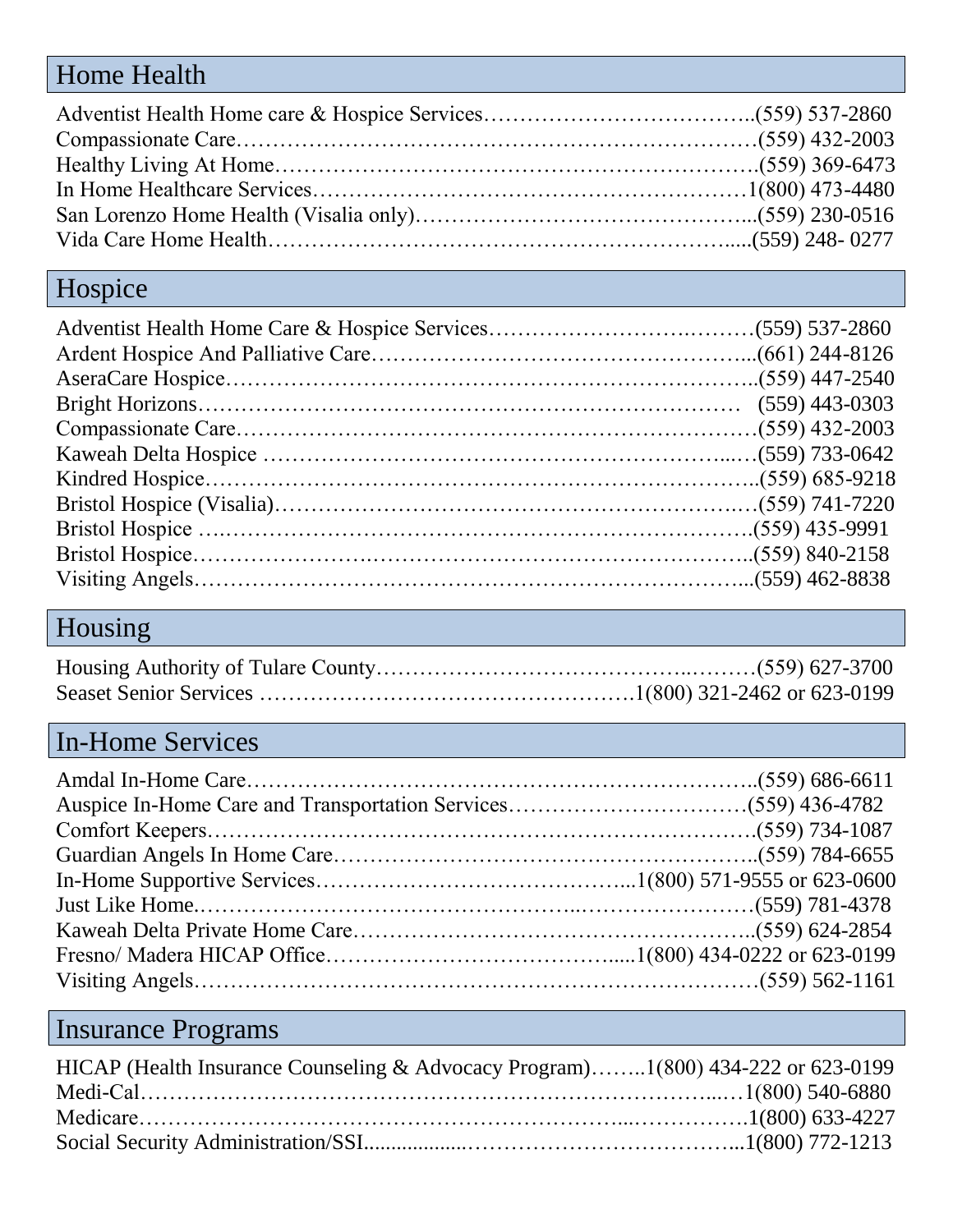## Legal Services

## Respite Care

### Senior Centers

## Suicide Hotlines

## Specialized Transportation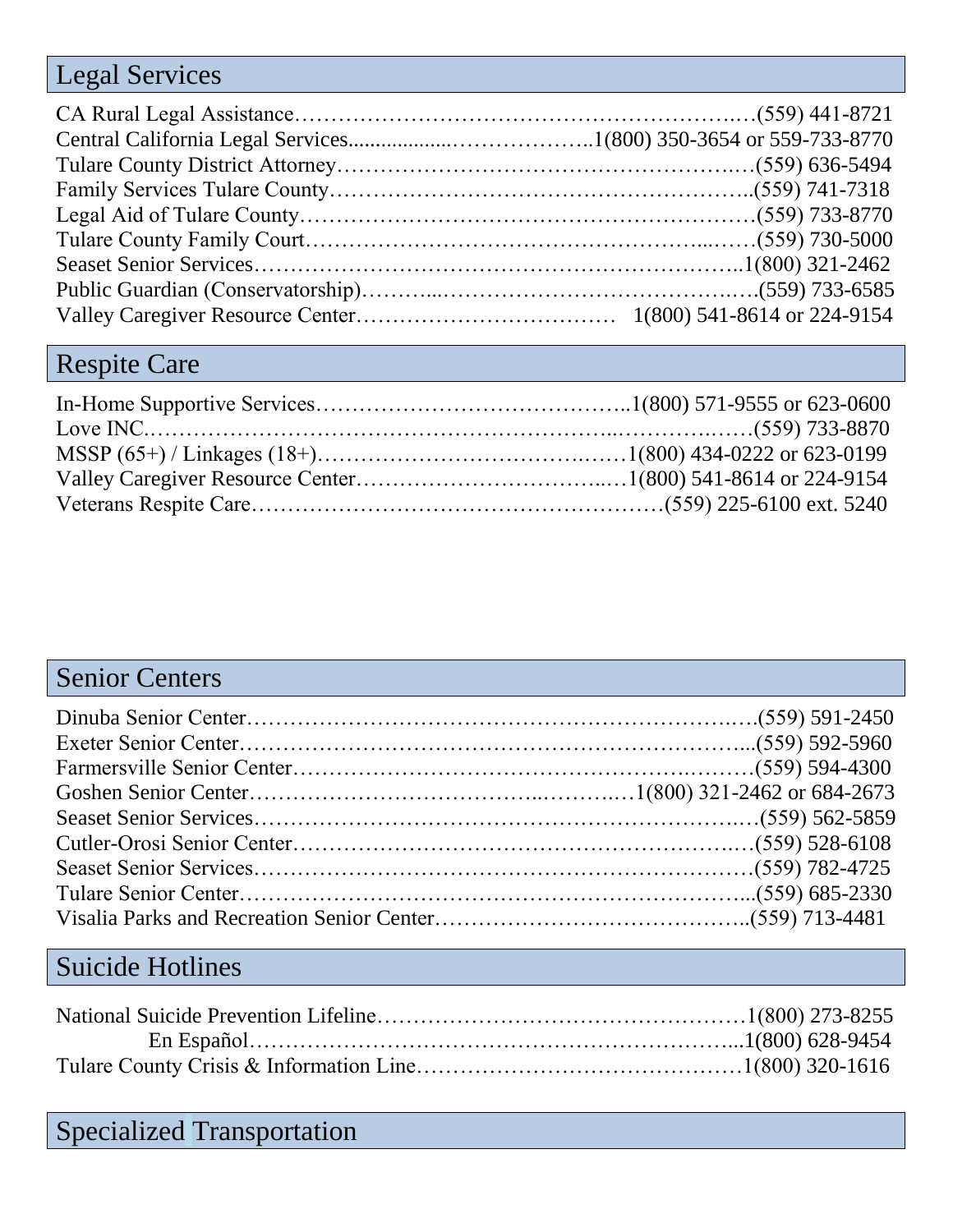## Transportation

| Dial-a-Ride: |  |
|--------------|--|
|              |  |
|              |  |
|              |  |
|              |  |
|              |  |
|              |  |
|              |  |
|              |  |

### Utilities Assistance

## Veterans Services

|--|--|--|

# Miscellaneous

#### Web Sites